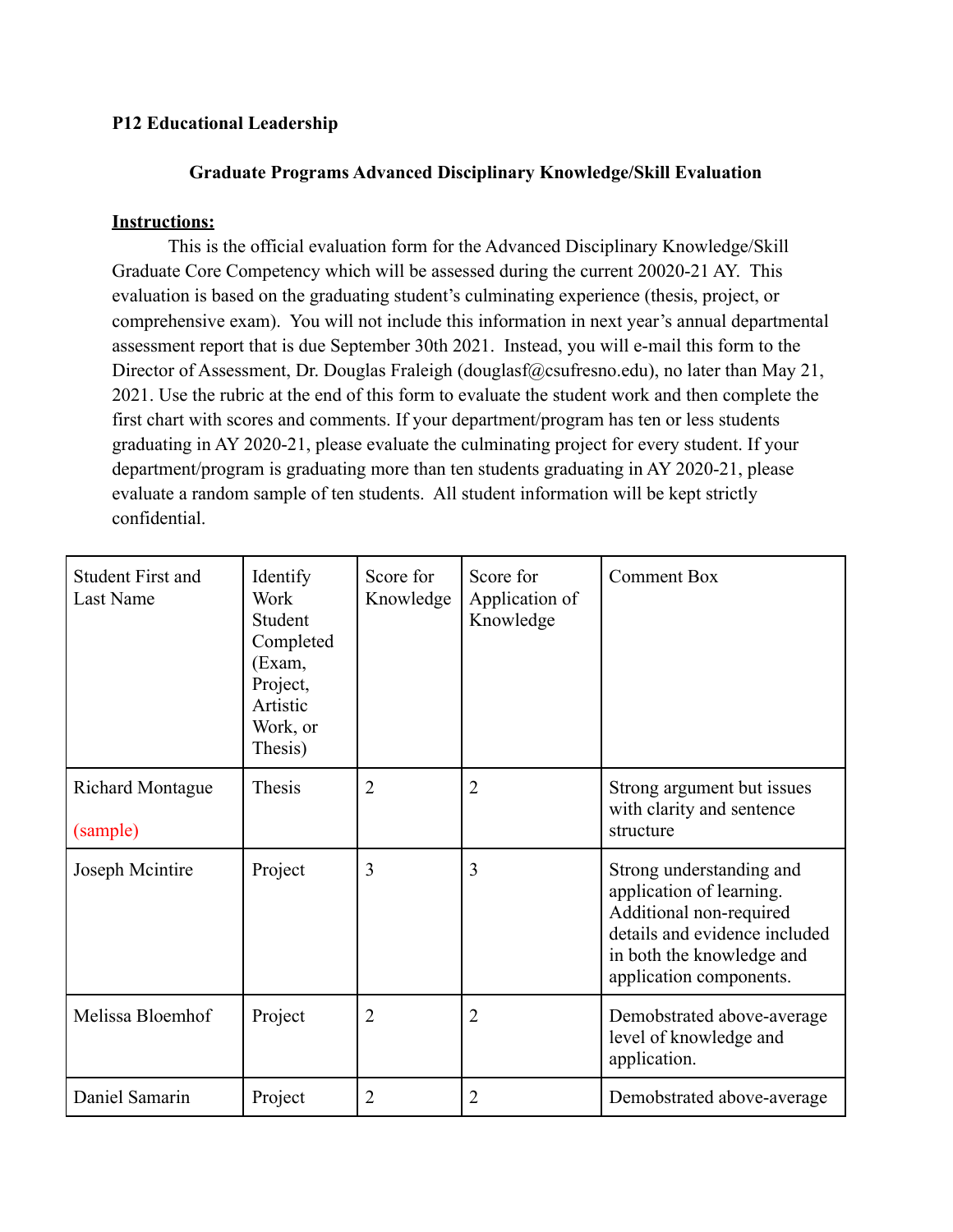|                    |         |                |                | level of knowledge and<br>application.                                                                                                                        |
|--------------------|---------|----------------|----------------|---------------------------------------------------------------------------------------------------------------------------------------------------------------|
| Luis Dominguez     | Project | $\overline{2}$ | $\overline{2}$ | Demonstrated above-average<br>level of knowledge and<br>application.                                                                                          |
| Morgan Taylor      | Project | $\overline{2}$ | $\overline{2}$ | Demonstrated above-average<br>level of knowledge and<br>application.                                                                                          |
| <b>Jose Cortez</b> | Project | $\overline{2}$ | 1              | Struggled with delving deeper<br>into the knowledge and<br>application of the learning.<br>Struggled with clarity and<br>cohesive application of<br>learning. |
| Chrystle Munoz     | Project | 3              | $\overline{2}$ | Strong understanding of the<br>topic with additional added<br>information and details.                                                                        |
| Alicia Ortega      | Project | $\overline{3}$ | 3              | Strong connections made<br>between research and<br>application to case study.                                                                                 |
| Matthew Walleen    | Project | $\overline{3}$ | $\overline{2}$ | Could of had a deeper level of<br>application.                                                                                                                |
| Alyssa Pazzi       | Project | 3              | $\overline{2}$ | Strong relationship between<br>research and findings.<br>Struggled a bit with<br>application connections.                                                     |

Comments:

Collective strengths of student exams, projects, artistic works, OR thesis:

● Understanding of the knowledge (content) learned aligned with the project topic

Collective weaknesses of student exams, projects, artistic works, OR thesis:

● Application for some more difficult